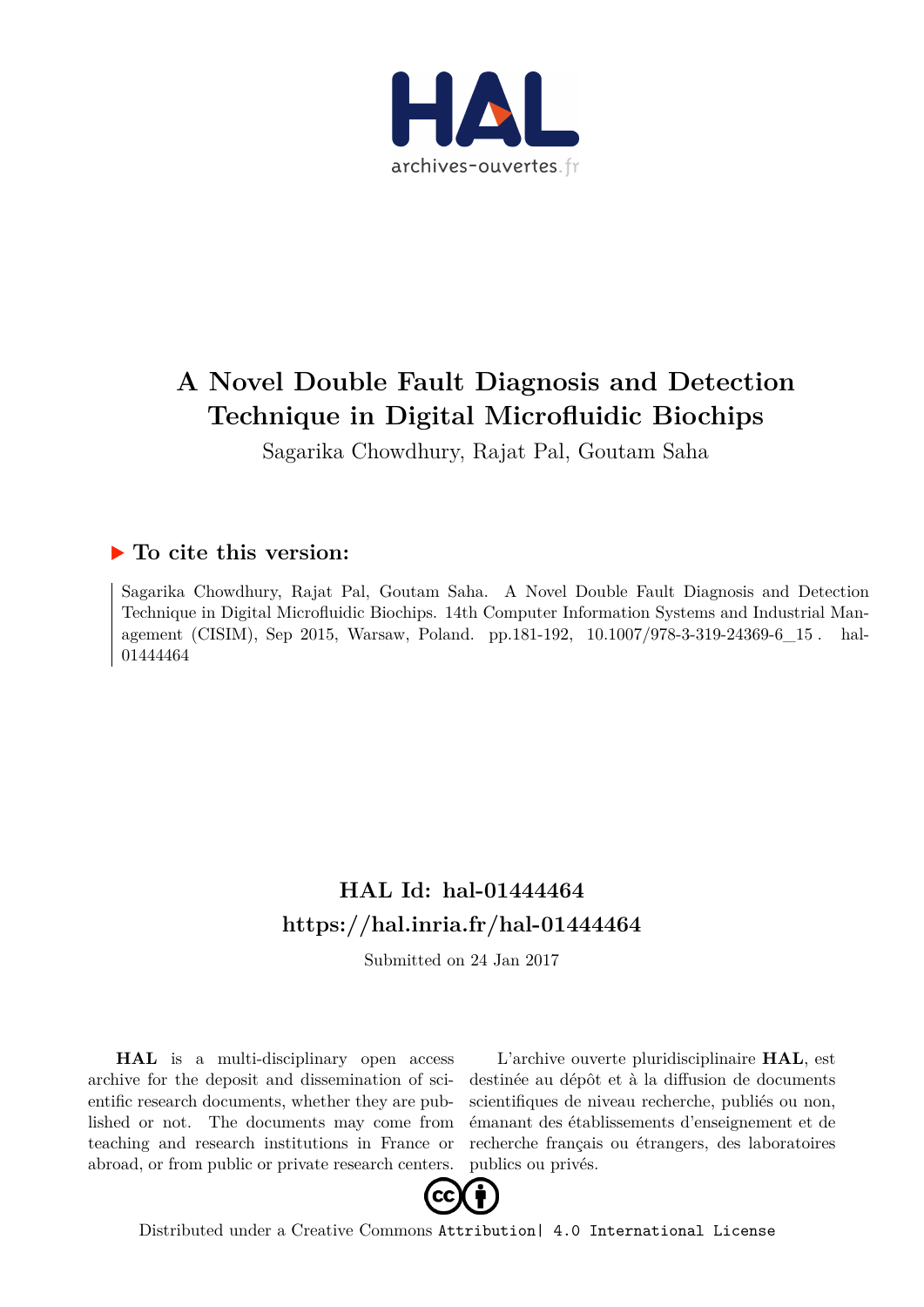## **A Novel Double Fault Diagnosis and Detection Technique in Digital Microfluidic Biochips**

Sagarika Chowdhury<sup>1</sup>, Rajat Kumar Pal<sup>2</sup>, and Goutam Saha<sup>3</sup>

<sup>1</sup>Dept. of Computer Science and Engineering, Narula Institute of Technology, Kolkata, India <sup>1</sup>[sagsaha2004@gmail.com](mailto:sagsaha2004@gmail.com)

<sup>2</sup>Dept. of Computer Science and Engineering, University of Calcutta, Kolkata, India <sup>2</sup>pal.rajtk@gmail.com

<sup>3</sup>Dept. of Information Technology, North Eastern Hill University, Shillong, India 3dr goutamsaha@yahoo.com

*Abstract***.** This paper presents a rigorous offline double fault diagnosis as well as a detection technique for Digital Microfluidic Biochips (DMFBs). Due to the underlying mixed technology biochips exhibit unique failure mechanisms and defects. Thus, offline and online test mechanisms are required to certify the dependability of the system. In this paper, the proposed algorithm detects double faults anywhere in the chip satisfying the dynamic fluidic constraints and improves the fault diagnosis time to an extent.

**Keywords:** biochip • droplet • LOC • micro-fluidic technology • fluidic constraints

## **1 Introduction**

An integrated microfluidic device incorporates many of the necessary components and functionality of a typical room-sized laboratory onto a small chip [1]. These composite micro-systems, also known as lab-on-a-chip (LOC) (or bio-MEMS), offer a number of advantages over the conventional laboratory procedures and enable the handling of small amounts, e.g., micro- and nanolitres of fluids [2].

Droplet routing on the surface of the microfluidic biochip has been attracting much attention in recent years as it is one of the key issues to make use of the digital microfluidic device efficiently [3].

Microfluidic biochips have been characterized for the detection of faults [4], [5], [6], [7]. The test planning problem was formulated in terms of Euler circuit in [6], [7]. In [8], a functional testing has been proposed, referring to [4], [10], [11] that targets the functional operations of the microfluidic modules. Su *et al.* have proposed a defect tolerance based on graceful degradation and dynamic reconfiguration [9]. A network flow based routing algorithm has been proposed in [12] for the droplet routing problem on biochips [13]. An efficient diagnosis technique has been enhanced in [14] by Xu *et*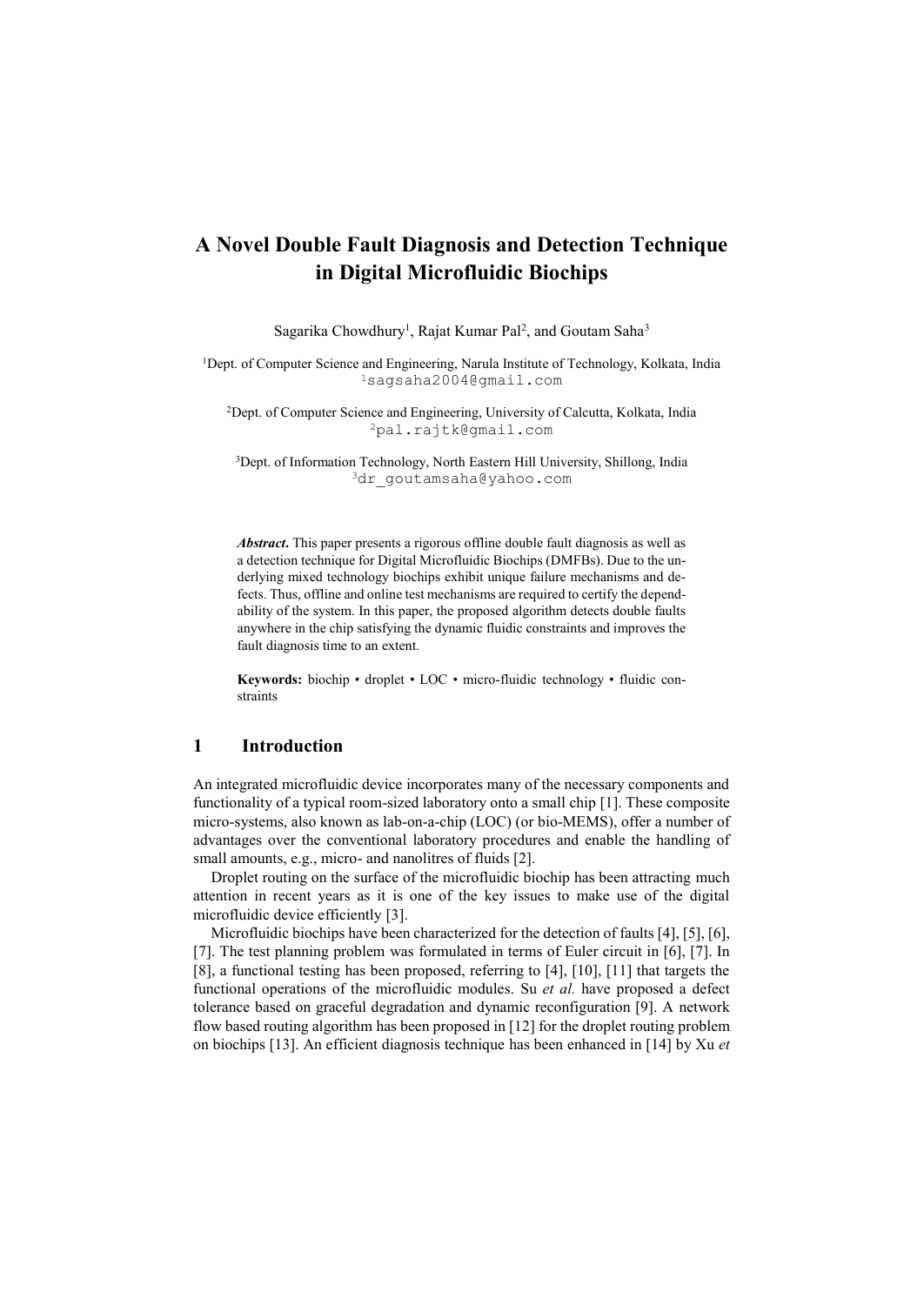*al.* such that multiple defect sites can be efficiently located using parallel scan-like testing. A more advanced multiple fault detection technique has been proposed in [16] by Chowdhury *et al.* in much less time compared to some previous techniques. However, it is not supported by the concept of Fluidic constraints, which has been explained in  $[15]$ .

This paper addresses the issue of double fault diagnosis and detection technique in digital microfluidic based biochips through a graph-theoretic formulation.

The rest of the paper is organized as follows: Section 2 presents the preliminaries of microfluidic arrays, their defect characterization, and the graph-theoretic formulation. Section 3 explains the proposed technique. Experimental results are reported in Section 4. Conclusions are drawn in Section 5.

## **2 Preliminaries**

#### **2.1 Structure of a Microfluidic Array**

In digital microfluidic biochips, each droplet can be independently controlled by the electrodynamic forces generated by an electric field [13]. Compared to the first generation biochips (analog), droplets can move anywhere in a 2D array to perform the desired chemical reactions, and electrodes can be re-planned for the different bioassays.

There are three key components in a biochip: 2D microfluidic array, dispensing ports/reservoirs, and optical detectors [13]. The 2D microfluidic array contains a set of basic cells, which handle droplet movement. The dispensing ports/reservoirs handle droplet generation, and the optical detectors are used for reaction detection.

#### **2.2 Defect Characterization**

As has been described in [4], faults in digital microfluidic systems can be classified as being either catastrophic or parametric. Catastrophic faults cause a complete breakdown of the system while parametric faults degrade the system performance. To detect a fault, we need to pass a droplet across the cells so that it can traverse the whole path and reach towards the sink. If there is any defect within the microarray, the droplet gets stuck there. Otherwise, it reaches the sink at a predefined time.

With the use of electrowetting phenomenon, droplets can be moved to any location in the given 2D array. However, it should be taken care that each of the droplets is satisfying the observable fact of fluidic constraints described in [15]. Only then the incidence of droplet collision is reduced.

## **3 Proposed Technique**

Detection of a single fault in the biochip has reached at its end. However, diagnosis and detection of multiple faults are complex. Thus, let us start with more than one fault. Assume that, there are at most two faults in the biochip. The proposed technique takes a greedy approach to solving double fault detection technique. It tries to visit all the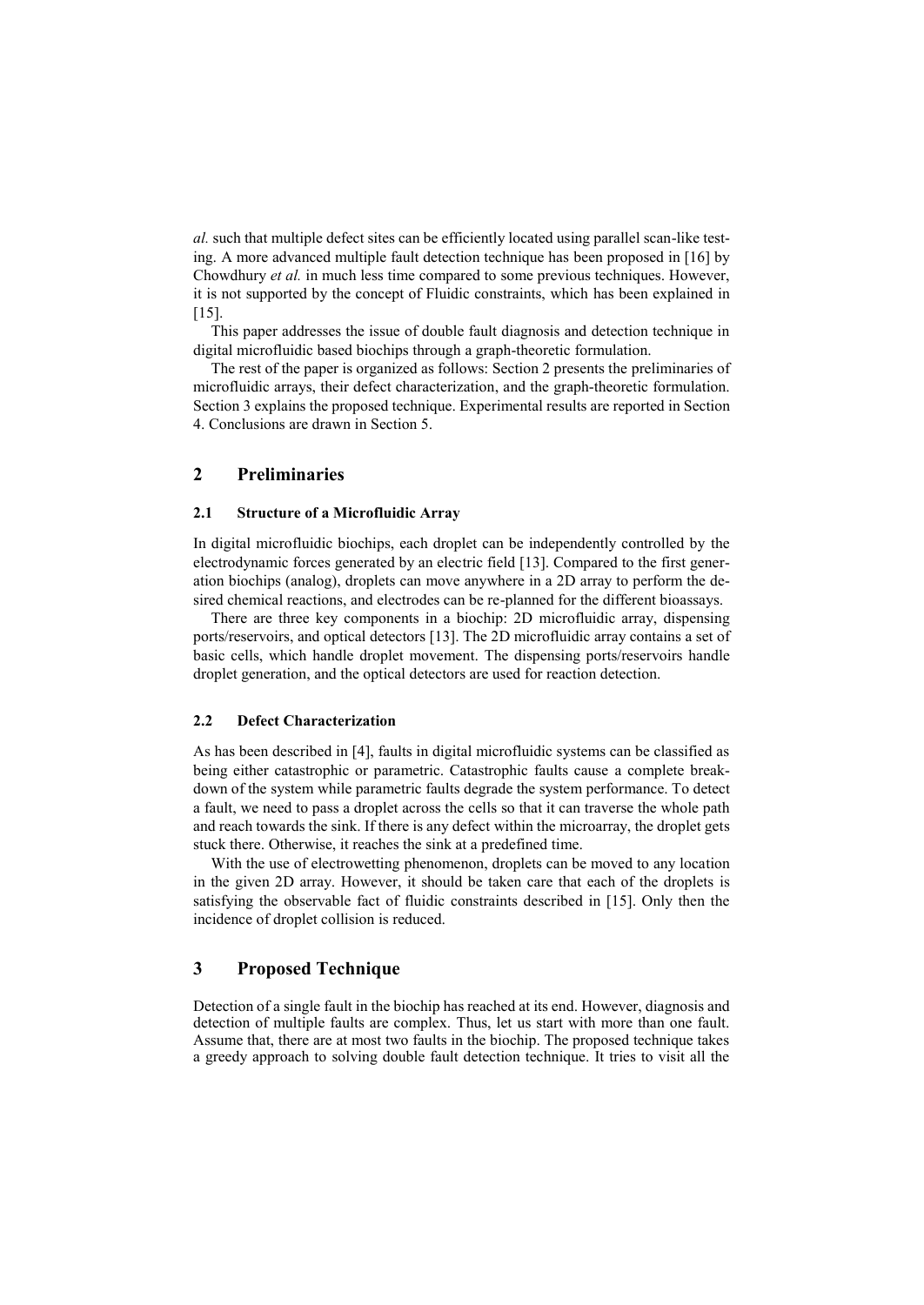boundary nodes of  $G_{m\times n}$  during the first and second pass (that are P1 and P2) starting from source to sink. Remaining edges and nodes are traversed in subsequent passes P3, P4, and so on through certain movement patterns, which are explained below.

#### **3.1 Movement Patterns**

Column traversal from the source to the sink is based on one kind of movement expressed in Fig. 1 as Down-Left-Down-Right (DLDR). Let  $v_{i,j}$  be the current node during a traversal.

See Fig. 1(a) to understand the movement Down-Left-Down-Right (DLDR) as follows, where the value of *i* (*j*) increases from top to bottom (left to right):



The sink can be reached from the source by the following appropriate sequence of movements mentioned above. Example 1 presents such a journey from source to sink.



**Fig. 1. (a)** Movement patterns. **(b)** A path from source to sink following the proposed movement pattern of DLDR.

Example 1: Fig. 1(b) shows a graph dual  $G_{7\times7}$  digital microfluidic array. The source is at position  $(2, 1)$ , and the sink is at  $(7, 7)$ . The graph has 36 nodes and 60 edges. The journey from source to sink with the proposed pathway is indicated with solid arrows.



Fig. 2. Four base nodes at a graph dual of G<sub>4×4</sub>.

#### **3.2 Strategy**

We locate four fixed nodes as the 'base' nodes from where the journey with the prescribed movement patterns begins. For the graph dual  $G_{m \times n}$  these base nodes are  $B_1 =$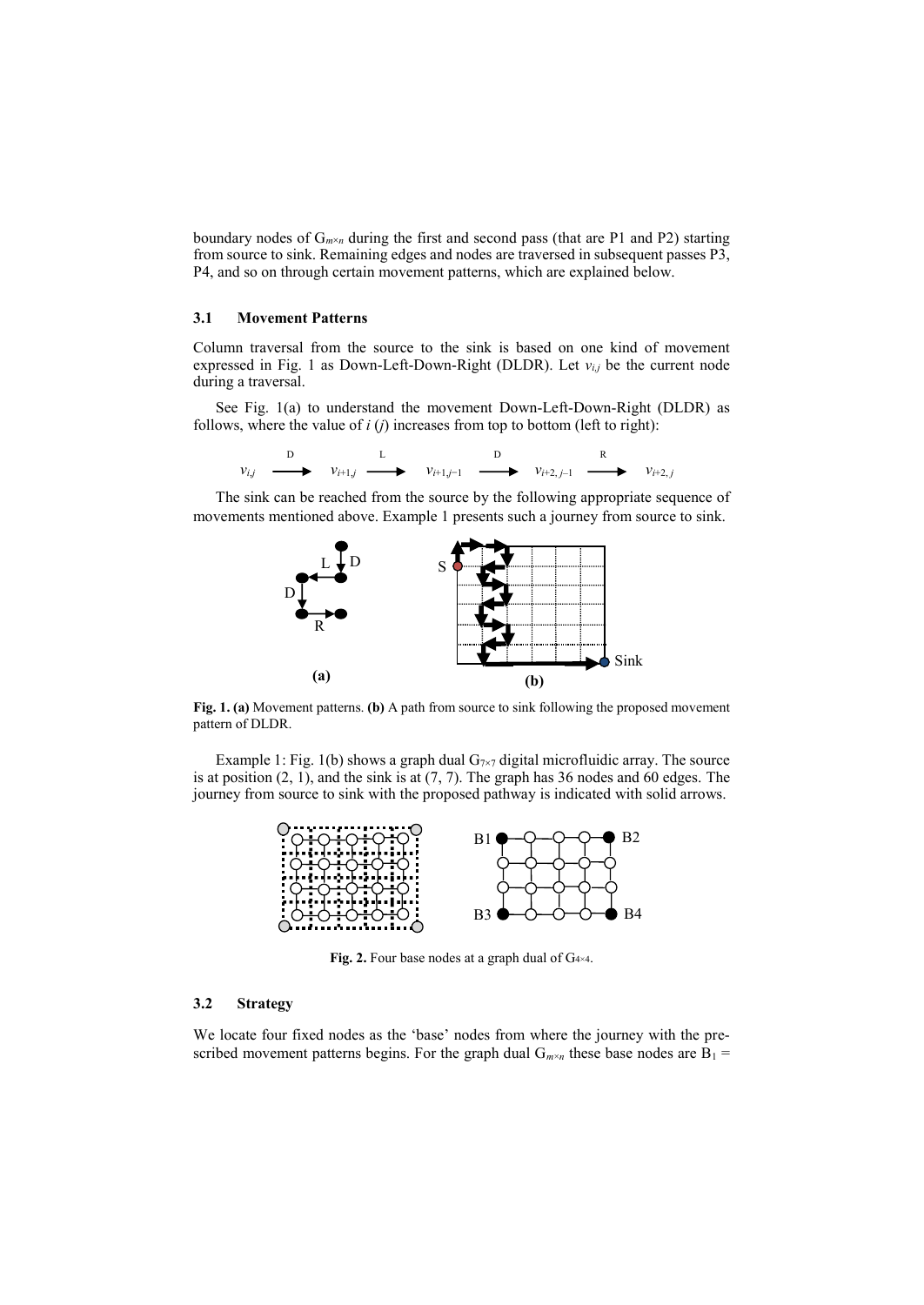$v_{1,1}$ ,  $B_2 = v_{1,n}$ ,  $B_3 = v_{m,1}$ , and  $B_4 = v_{m,n}$ . These four base nodes are shown in Fig. 2 for  $G_{m \times n}$ .

It is proposed that, irrespective of the source position, the traversal of the cells starts from any one of the nearest base point following the complete procedure.

#### **3.3 The Complete Procedure**

The complete process is as follows for a test array of size *M*×*N*.

#### *Procedure*

#### *Begin /\* Assume source is at Base 1 and sink at (M, N) \*/*

**Step I: Boundary Test 1:** A test droplet is dispensed from the source, and it traverses the boundary region clockwise and moves to the sink, as shown in Fig. 3(a).

**Step II: Boundary Test 2:** The second test droplet is dispensed with a delay of two units' time slice from the source and it traverses the boundary region anti-clockwise and moves to the sink, as shown in **Error! Reference source not found.**(b).

If BT1 and BT2 fail, it ensures at most two faults are at the boundary region. Hence, go for *Detect\_Fault\_UB* algorithm and *Detect\_Fault\_SB* algorithm. Skip steps three and four. Otherwise, proceed to step three.

> *Step III***: Row Test:** Two iterations of parallel scan-like test with one row shift are carried out, having the time delay of two units during dispense of each droplet. The test movement pattern of row test is shown in Fig. 4. Thus, in iteration 1, all the even rows are traversed and in iteration 2 all the odd rows are covered. After the first iteration, there should be a delay of two units' time.

After row test, the defected rows can be identified easily, following the arrival report of the droplets at the sink.

Now to further *reduce* the testing area of the chip, let us identify the region of the affected rows following algorithm *Reduce\_Area* (Fig. 5).



**Fig. 3. (a)** Boundary Test I, where droplet #1 and time slice T<sub>1</sub>. **(b)** Boundary Test II where droplet #2 and time slice T4.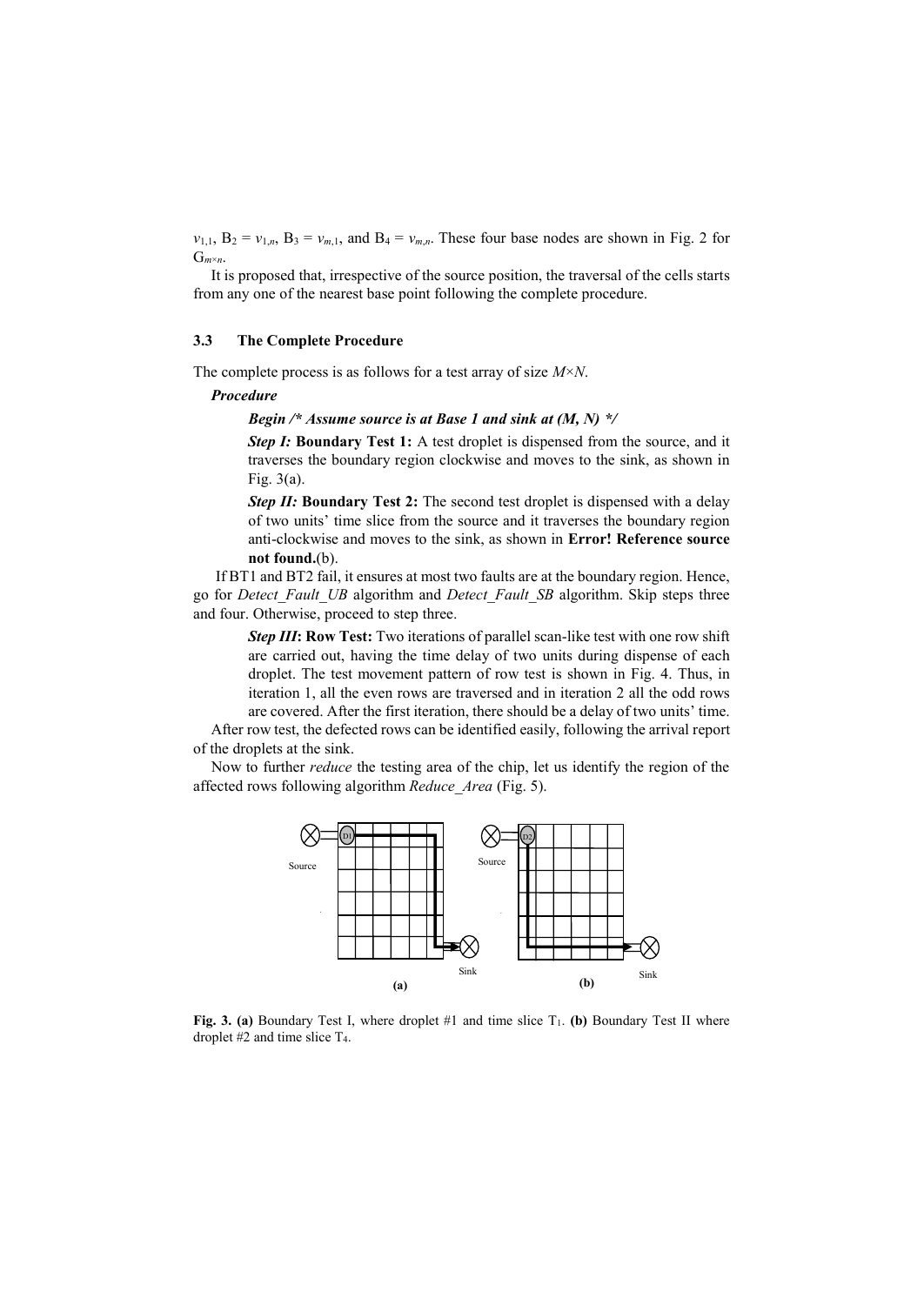#### **Algorithm** *Reduce\_Area:*

- 1. If the affected rows are in the upper region, i.e. between row #1 to floor (*M*/2) of the chip, then divide it into two halves in such a way, so that, the divider passes just next to the one row, which is affected last (Fig. 5(a)).
- 2. Else if the affected rows are in the lower region, i.e. after floor (*M*/2) row number of the chip, then divide the chip into two halves in such a way, so that the divider passes just before the row, which is affected first (Fig.  $5(b)$ ).
- 3. Else divide the chip into two halves keeping faulty rows in both the halves (Fig. 5(c)), so that column test can be carried out in those two halves in parallel.

If the row test is satisfactory but BT1 and/or BT2 are not adequate, then consider Case 1.

Else if, row test is not agreeable, but BT1 and BT2 are satisfactory, then consider Case 2 and go to Step IV.

Else if row test is not acceptable and so for BT1 and/or BT2, then consider Case 3 and go to Step IV.

Else it ensures that the row test, BT1 and BT2 all are good enough. Thus, the chip is free from any fault.

*Step IV:* **Column Test:** Delay for two units. Repeat parallel scan-like test (for two iterations) for the columns, following DLDR movement patterns. Three units of time delay against dispersion of every droplet and four units of time delay during second iteration are required. These movements are explicitly shown in Fig. 6. *End Procedure*

#### **3.4 Analysis and Detection of Faults**

The total time required for the entire process is the sum of the required time for Step I, Step II, Step III, and Step IV if they are carried out sequentially. Step III and Step IV are to be performed if only they are required.

As there can be double faults anywhere in the chip, including *boundary*, let us discuss their possible positions on the chip sequentially.

*Case 1:* Assuming two faults are anywhere at the boundary, i.e. the rest of the chip is fault free. Thus, the faults may be in the following locations:

- Two faults at the upper/lower boundary, or
- Two faults at the right/left side boundary, or
- One fault at the upper/lower boundary, other at the side boundary, or
- One fault at the upper boundary, other at the lower boundary.

If BT1 fails, but BT2 succeeds, then there may be one / two faults at the boundary. Consequently, go for Row Test. If Row Test succeeds, follow *Reduce\_Area* algorithm described earlier. Then go for the following:

1. Consider sink at the end of the first row and perform boundary checking, starting from source to sink.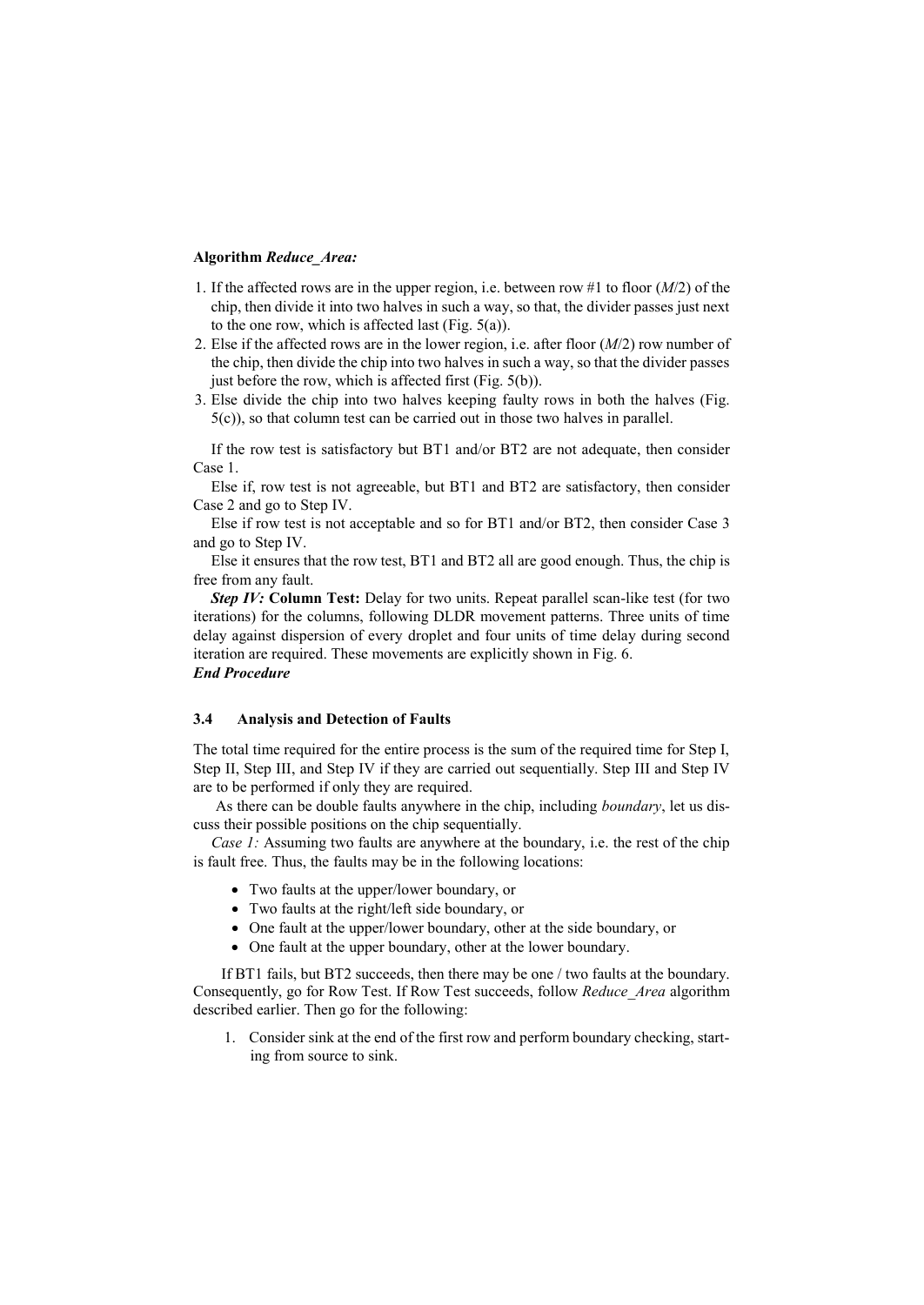2. If the droplet does not reach, then the upper boundary region is faulty.



Fig. 4. Row\_Test. (a) Iteration 1: droplet #3 at time slice T<sub>7</sub>, droplet #4 at time slice T<sub>10</sub>, and droplet #5 at time slice T13. **(b)** Three droplets follow the last column to the sink. **(c)** Iteration 2: droplet #6 at time slice  $T_{18}$  and droplet #7 at time slice  $T_{21}$ . **(d)** Two droplets follow the last column to the sink.

- 3. Follow algorithm *Detect\_Fault\_UB*.
- 4. Next, delay for two units of time and send another droplet, from second row towards the end of that row and then downwards to sink, following side boundary. If it reaches properly, no fault in the right side region. Otherwise, there is a fault. Then follow algorithm *Detect\_Fault\_SB* .



**Fig. 5.** Chip divider algorithm. **(a)** Affected rows are in the upper region. **(b)** Affected rows are in the lower region. **(c)** Affected rows are in any of the regions.

**Algorithm** *Detect\_Fault\_UB: /\* Detect Fault(s) in Upper Boundary region\*/* Assume the source at (1, 1) location and the sink at (*M*, *N*) location.

- 1. Disperse a droplet from source to the second column.
- 2. Go downwards by one row.
- 3. Go to the last column of that row and then to the sink.
- 4. After dispensing a droplet, a next droplet is dispersed after two units' delay.
- 5. Repeat Steps 1 through 4 incrementing the column number by one until a droplet fails to reach the sink in proper time.
- 6. When a droplet does not reach to the sink, then the interleaving column of the first row is detected as the *defective* cell.

Once an affected cell is found, do the following: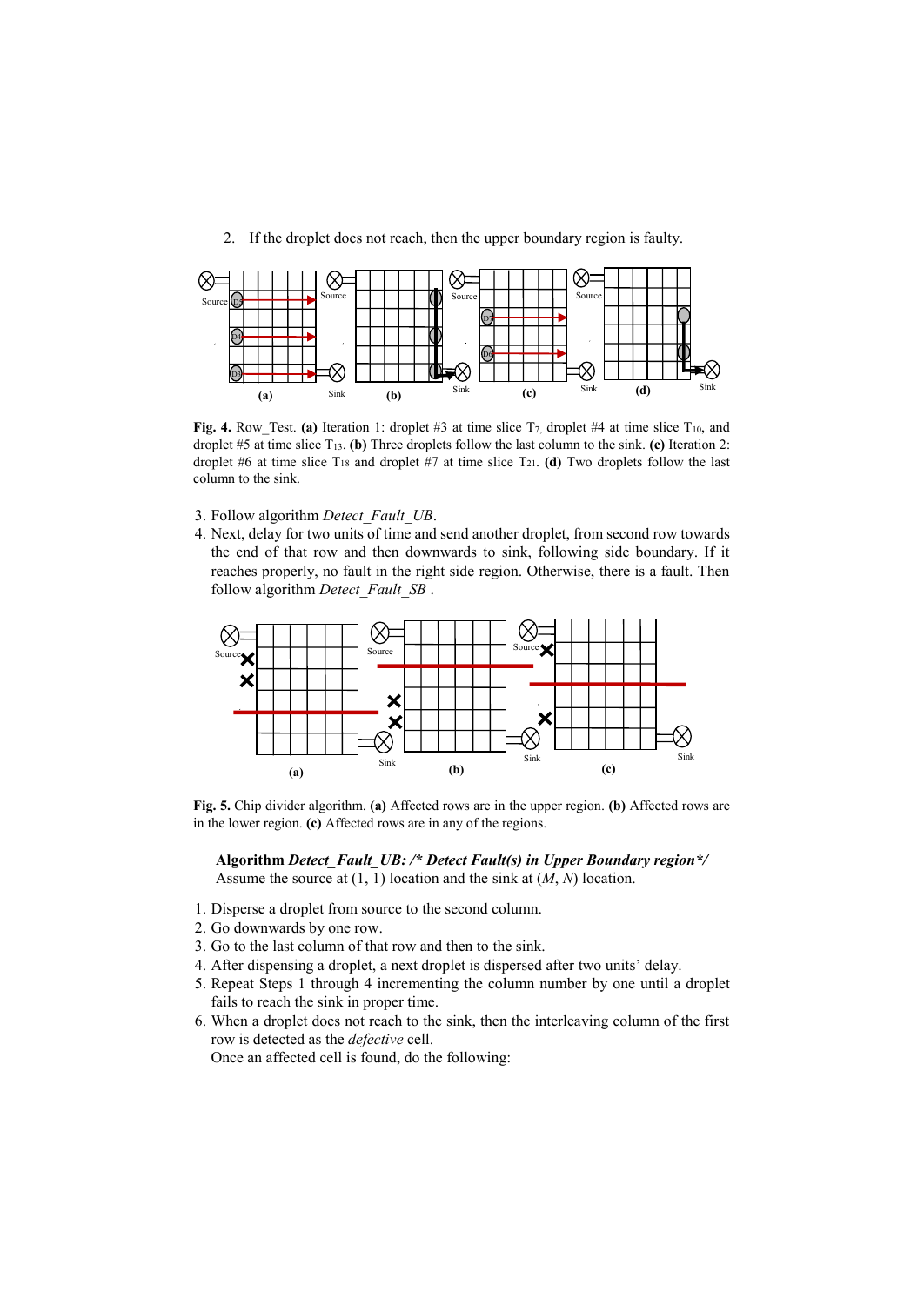- 7. Send the next droplet just before to the affected cell.
- 8. Go downwards by one row.
- 9. Follow the right way and go upwards, so that the very next cell to the affected one at the boundary get touched.
- 10. Go to the last column of that row and then to sink.
- 11. After dispensing a droplet, a next droplet is dispersed after two units' delay.
- 12. Repeat Steps 7 through 11 as shown in Fig. 7, until a droplet succeeds to reach the sink in proper time.

Following the last droplet that may fail to reach the sink in time, we can straightforwardly identify the *defective* cell.



**Fig. 6.** Column\_Test following *DLDR* movement patterns.

#### **Algorithm** *Detect\_Fault\_SB: /\* Detect Fault in Side Boundary region \*/*

- 1. If the upper boundary is satisfactory, but the side boundary is not all right, then make source at  $(1, n-1)$  location and follow algorithm *Detect Fault UB* to identify fault at the side boundary.
- 2. Else if the upper boundary is faulty as well as the side boundary, then go for Row Test and detect the faulty row.

It is justified that the intersecting points of row and side boundary are treated as the faulty cell, as we have assumed that there can be at most two faults in the chip.

E.g., if the fault is at  $(M-3, N)$  location, then more than one droplet set for row test must fail to reach the sink. In that case, for the last droplet, which fails to reach the sink, the intersecting point of row path and side boundary can be detected as faulty (Fig. 8).

*Case 2*: Boundary is passable. Thus, two faults are anywhere in the chip, other than the boundary.

Go for the Complete Procedure as discussed in Section 3.3. After performing column test, we can have several scenarios to be discussed further.

1. If two adjacent column tests fail to pass droplets against one affected row, then there must be one common intersecting point, which is affected definitely (Fig. 9(a)).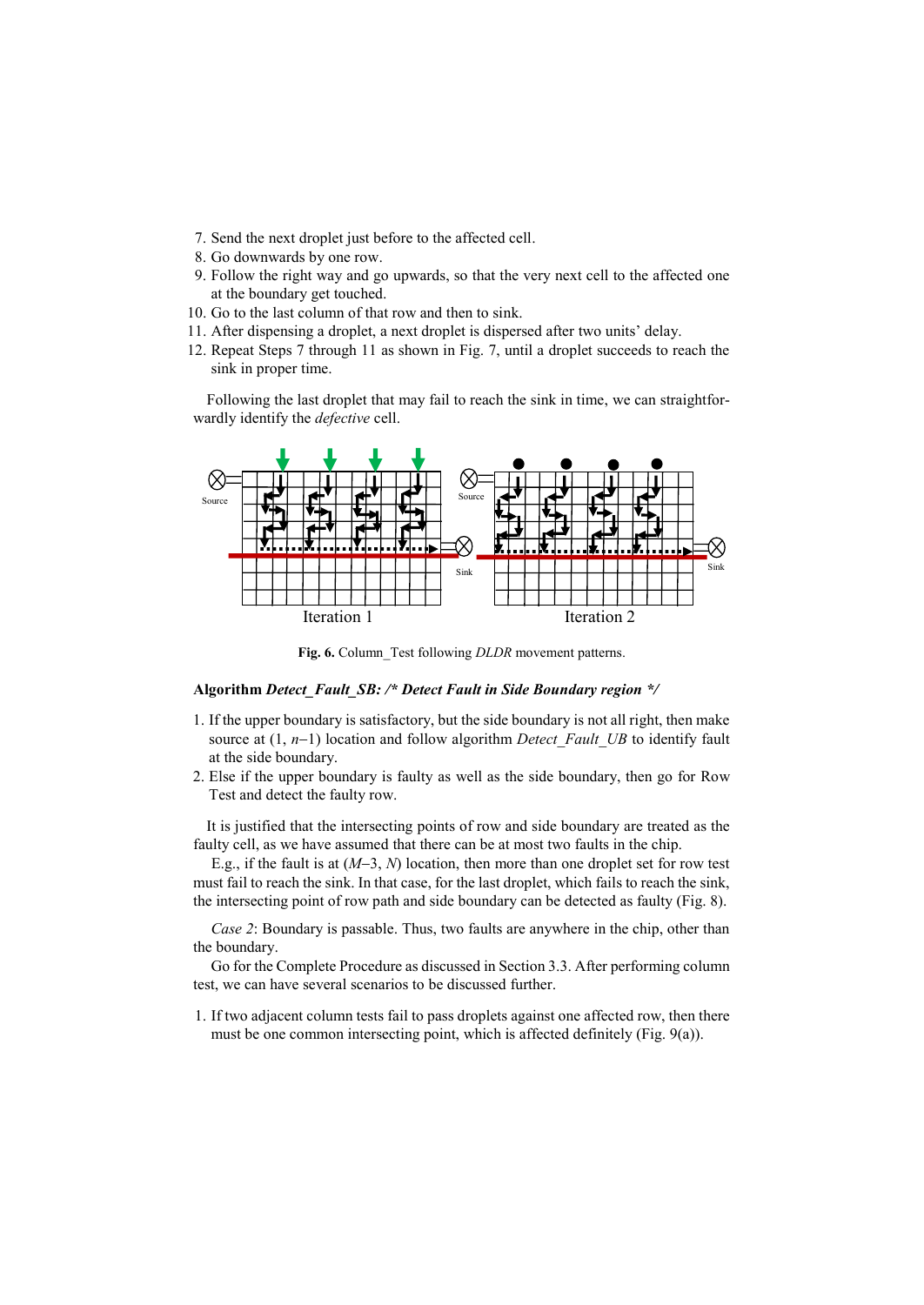2. Else, if two adjacent column tests fail to pass droplets, against two of the affected rows, then we are getting six considerable points among which two may be faulty (Fig. 9(b)). Thus, detection can be done afterward. Fig. 10 shows it clearly.



**Fig. 7.** Detection of double faults at the upper boundary of the chip. **(a)** First droplet fails to reach the sink, so the fault is at cell #2. **(b)** Second droplet fails to reach the sink, but cannot say whether the fault is on cell #3. **(c)** Third droplet fails to reach the sink, but cannot say whether the fault is on cell #4. **(d)** Fourth droplet succeeds to reach the sink. Thus, cell #4 is certainly faulty.

- 3. Else if one column test fails to pass droplet against one affected row, then two considerable points are there, of which one has not gone for column test. Thus, that nontraversed point is the faulty one (Fig. 9(c)).
- 4. Else if one column test fails, against two of the affected rows, then there are exactly two infected cells to be identified for sure (Fig. 9(d)).



**Fig. 8.** Traversing through (a) to (d) while detecting the fault at the side boundary.

*Case 3:* One fault is at the boundary and the other is anywhere in the chip.

Consider an example 2, where the graph dual of  $G_{7\times 7}$  depicts that it has an error at cell #2, i.e. on the upper boundary and at cell #25. Now, according the proposed method, BT1 will fail while BT2 will succeed to reach towards the sink in specified time. Therefore, we go for Row test and definitely, we will get row #4 as faulty. Hence, after performing algorithm *Reduce\_Area*, it looks like the picture as shown in Fig. 11(a).

Now, perform algorithm *Detect Fault UB* and it will detect a fault at cell #2.

At this instant, droplet  $\#D_1$  of Column Test at Iteration 2 fails to reach the sink. Thus, the intersecting point of row #4 and the path traversed by  $D_1$  during column test at iteration 2 is cell #25, as discussed in *Case 2(b)*. Fig. 11(b) shows this clearly.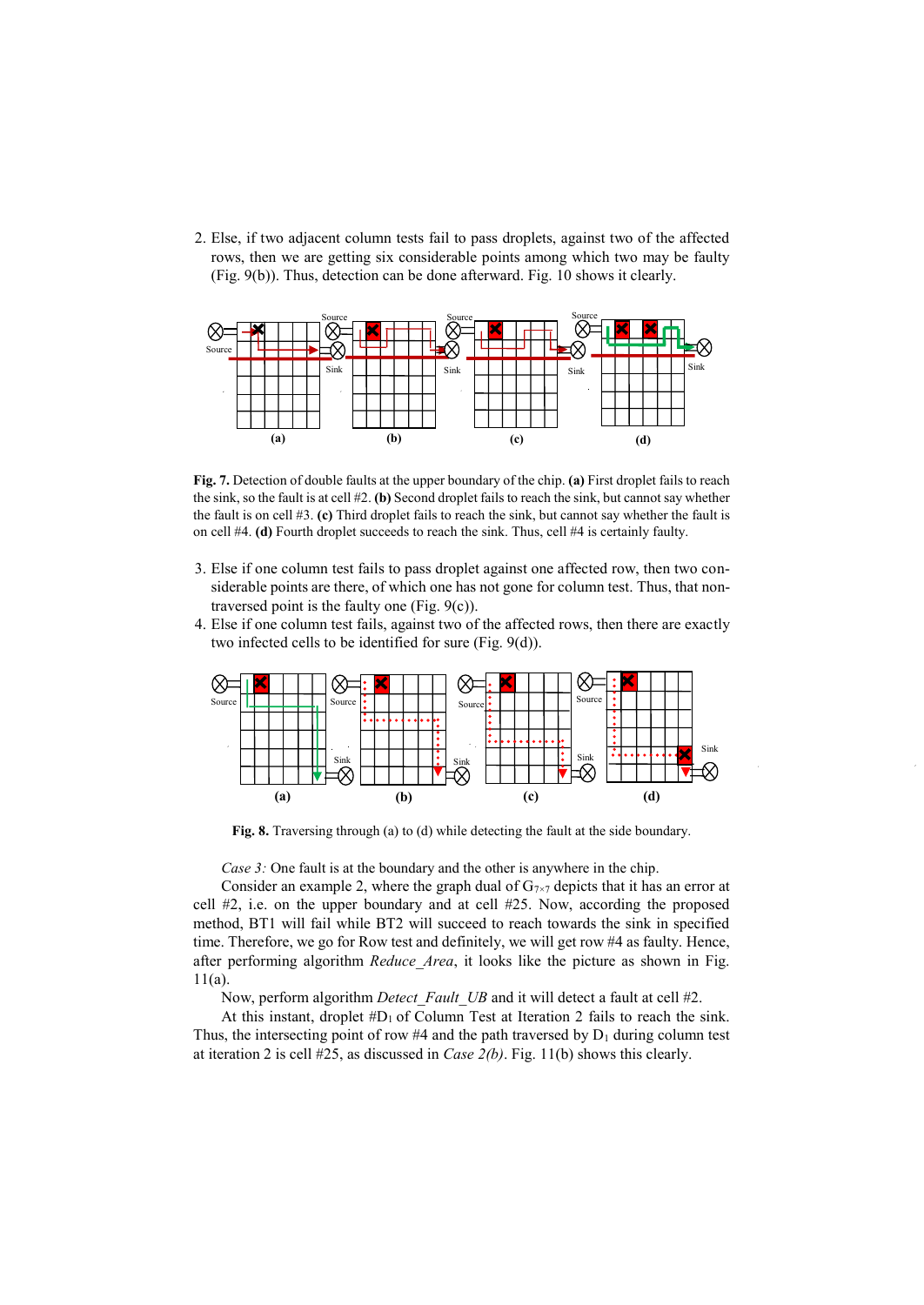The detection time is compared with some existing technique. It shows that the proposed one is much superior compared to the other. Moreover, the proposed technique satisfies the dynamic fluidic constraints as well.



**Fig. 9.** Fault analysis for Case 2, where indicates affected row, indicates column traversed in the first iteration, and  $\bullet$  indicates column traversed in the second iteration.

## **4 Experimental Results**

Extensive offline testing has been done with a large number of arrays varying from 4×4 to 60×60 electrodes. Table I reports the details of the microarray. Table II reports the performance of the proposed technique, viz. the existing technique [14]. The performance of the proposed technique is divided into two columns: Proposed (min) and Proposed (max).

The proposed method not only diagnoses double faults in the chip, but it also detects the location. To test *N*×*N* target array, Boundary Test 1 and Boundary Test 2 are carried out first, and the methods take 2*N*+2 units' time. Next, row test is performed; in each iteration, this takes *N* units of time. Thus, up to this step, the proposed technique takes 4*N* units' time slice. After that, the *N*×*N* target array be partitioned into two halves, and the column test is performed in parallel. Here, if one has to go for column test, then it takes 2*N*/2, i.e. *N* units time slice in each iteration. Hence, as a whole it takes 6*N* units time slice. Therefore, the total fault diagnosis procedure includes 6*N* steps, i.e. O(*N*), and compared to parallel scan-like test and multiple defect diagnosis [14], which has 8*N* steps, the time needed for this diagnosis is reduced.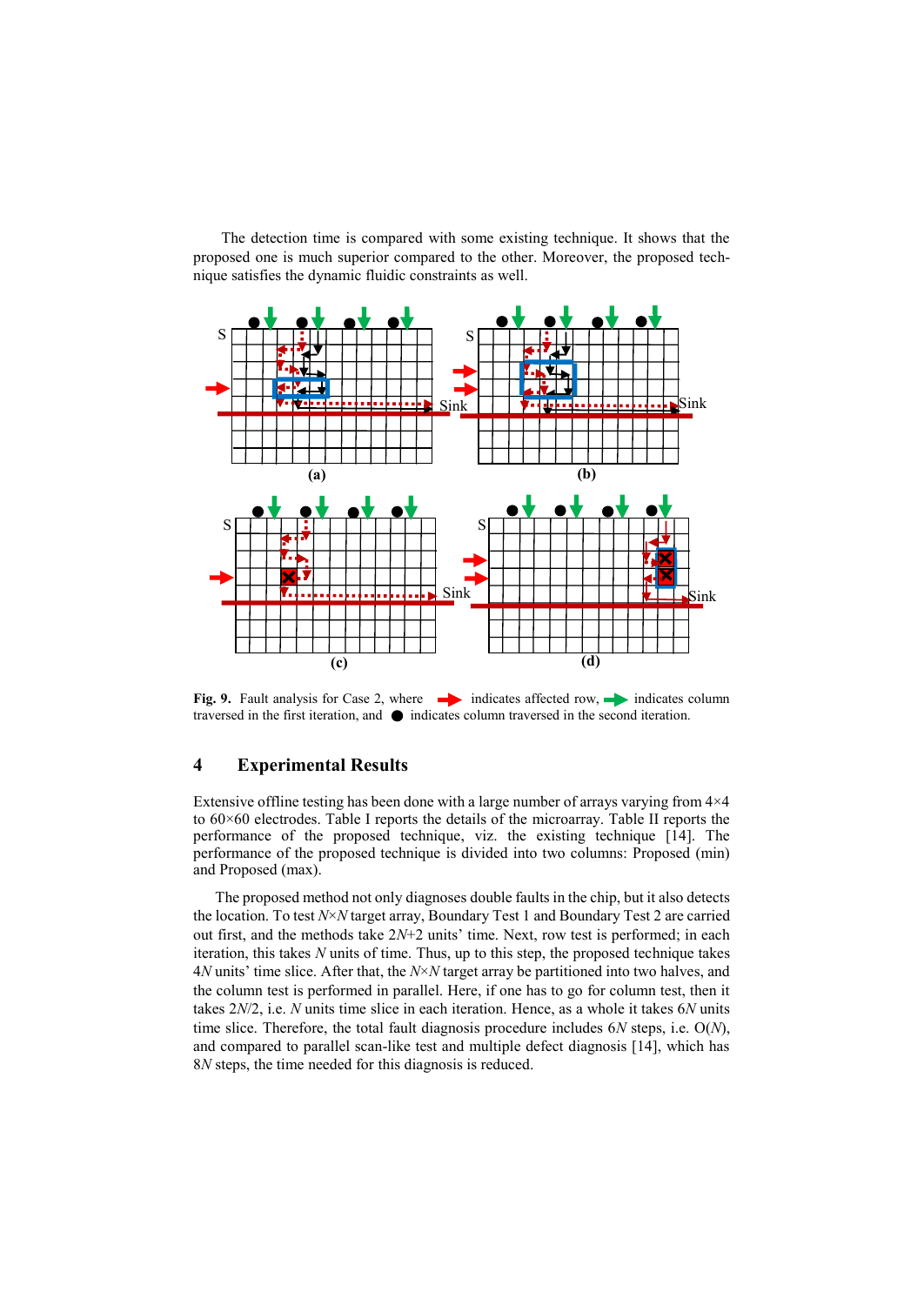

Fig. 10. Detection of double fault for Case 2(b).

Columns 6 and 7 of Table II show the percentage (%) improvement in each case. This is defined as:

% improvement =  $((Existing Time - Proposed Time) \times 100) / Existing Time$ 



**Fig. 11.** Double Fault Detection through Example 2 for Case 3.

It can be seen that the proposed method has an improvement over time at about 12.5% minimum and 37.5% maximum. Table II shows the case-wise result, as discussed earlier. It shows that the proposed technique achieves improvement to a great extent.

| Sl. No.        | Size          | Source | Sink   | <b>Total Edge</b> |
|----------------|---------------|--------|--------|-------------------|
|                | $4\times4$    | 1, 1   | 4, 4   | 24                |
| 2              | $5\times5$    | 1, 1   | 5, 5   | 40                |
| 3              | $6\times 6$   | 1, 1   | 6,6    | 60                |
| 4              | $10\times10$  | 1, 1   | 10, 10 | 180               |
| 5              | $20\times20$  | 1,1    | 20, 20 | 760               |
| 6              | $20\times25$  | 1, 1   | 20, 25 | 980               |
| $\overline{7}$ | $30\times30$  | 1,1    | 30, 30 | 1740              |
| 8              | $40\times40$  | 1,1    | 40, 40 | 3120              |
| 9              | $50\times50$  | 1, 1   | 50, 50 | 4900              |
| 10             | $60\times 60$ | 1, 1   | 60, 60 | 7080              |

**Table 1.** Test case details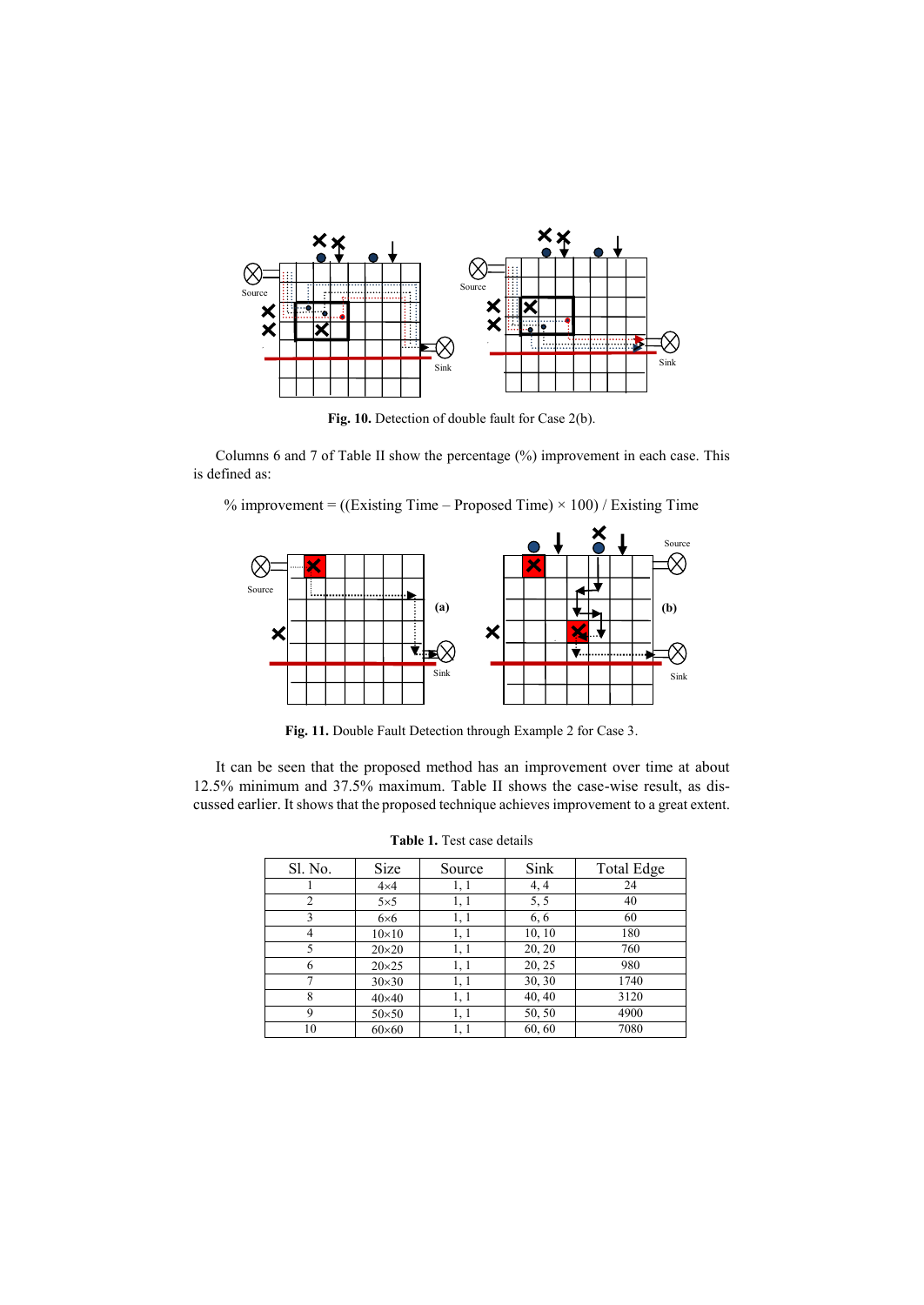|                | Time Slice Required |          |        |        |           |        |        |              | % improvement |  |
|----------------|---------------------|----------|--------|--------|-----------|--------|--------|--------------|---------------|--|
| Sl.<br>No.     | Existing<br>$[14]$  | Proposed |        |        |           |        |        | in Diagnosis |               |  |
|                |                     | Case 1   |        | Case 2 |           | Case 3 |        |              |               |  |
|                |                     | Diag-    | Detec- | Diag-  | Detection | Diag-  | Detec- | (Min)        | (Max)         |  |
|                |                     | nosis    | tion   | nosis  | (max)     | nosis  | tion   |              |               |  |
|                | 32                  | 20       | 24     | 24     | 32        | 28     | 28     | 12.5         | 37.5          |  |
| $\overline{2}$ | 40                  | 25       | 30     | 30     | 40        | 35     | 35     | 12.5         | 37.5          |  |
| $\mathcal{E}$  | 48                  | 30       | 36     | 36     | 48        | 42     | 42     | 12.5         | 37.5          |  |
| 4              | 80                  | 50       | 60     | 60     | 80        | 70     | 70     | 12.5         | 37.5          |  |
| $\overline{5}$ | 160                 | 100      | 120    | 120    | 160       | 140    | 140    | 12.5         | 37.5          |  |
| 6              | 200                 | 125      | 150    | 150    | 200       | 175    | 175    | 12.5         | 37.5          |  |
| 7              | 240                 | 150      | 180    | 180    | 240       | 210    | 210    | 12.5         | 37.5          |  |
| 8              | 320                 | 200      | 240    | 240    | 320       | 280    | 280    | 12.5         | 37.5          |  |
| 9              | 400                 | 250      | 300    | 300    | 400       | 350    | 350    | 12.5         | 37.5          |  |
| 10             | 480                 | 300      | 360    | 360    | 480       | 420    | 420    | 12.5         | 37.5          |  |

**Table 2.** Performance of the proposed technique

### **5 Conclusion**

Efficient fault detection in a microfluidic biochip is an indispensable activity, as it is often used to operate in critical circumstances. In this paper, an advanced double fault detection technique has been proposed, which yields better results compared to some existing methods. Also, it satisfies the phenomenon of dynamic fluidic constraints. Thus, the chances of collision between two droplets are reduced. The proposed algorithm can detect any fault in the boundary region too. Therefore, further case studies can be done so that, not only double fault at the boundary, but more than two faults can be identified.

### **References**

- 1. D. Erickson and D. Li, "Integrated Microfluidic Devices," Proc. Elsevier, Analytica Acta 507, 11-26, (2004).
- 2. K. Chakrabarty and F. Su, "Design Automation Challenges for Microfluidics based Biochips," DTIP of MEMS & MOEMS, Montreux, Switzerland, June 1-3, (2005).
- 3. X. Zhang, F. Proosdij, and G. Kerkhoff.,"A Droplet Routing for Fault-Tolerant Digital Microfluidic Devices," IEEE, (2008); The research has been partly funded by DfMM, FP6 NoE PATENT, in the framework of the BioDrop Flagship.
- 4. F. Su, S. Ozev and K. Chakrabarty, "Testing of Droplet based Microfluidic Systems," Proc. IEEE Int. Test Conf., pp. 1192-1200, (2003).
- 5. F. Su, S. Ozev, and K. Chakrabarty, "Test Planning and Test Resource Optimization for Droplet based Microfluidic Systems," Proc. IEEE Eur. Test Sym., pp. 72-77, (2004).
- 6. F. Su, H. Hwang, A. Mukherjee, and K. Chakrabarty, "Testing and Diagnosis of Realistic Defects in Digital Microfluidic Biochip," Proc. Springer Science + Business Media, (2007).
- 7. V. Srinivasan, V. Pamula, M. Pollack, and R. Fair, "A Digital Microfluidic Biosensor for Multianalyte Detection," Proc. IEEE MEMS Conference, pp. 327-330, (2003).